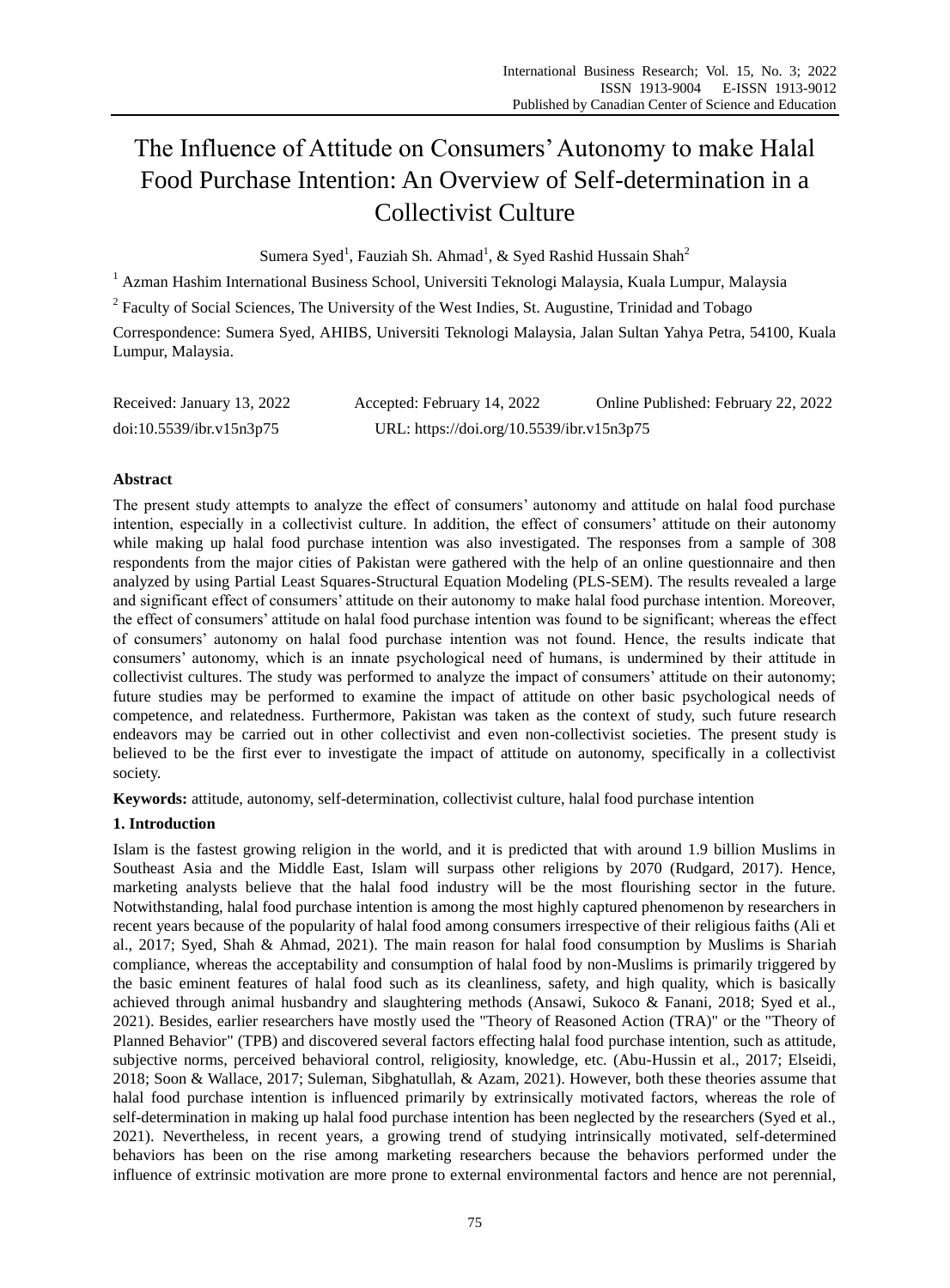whereas intrinsically motivated behaviors are durable (Ryan & Deci, 2019). Self-determination Theory (SDT), which was presented by Deci and Ryan (1985), is the most commonly used theory to understand intrinsic motivation and has been used in the last decade by several marketing researchers to investigate consumer behaviors (Gilal et al., 2019). Nonetheless, a few researchers emphasize the need to analyze both intrinsically and extrinsically motivated behaviors by examining constructs from both 'TRA' and 'SDT' (Widyarini & Gunawan, 2018; Williams, Sun & Masser, 2019).

SDT is based on the basic psychological needs of autonomy, competence, and relatedness, but it has been observed that very little knowledge exists among individuals about these basic psychological needs, though they are congenital and as important for well-being as are the physiological needs for survival (Ryan & Deci, 2019; Syed et al., 2021). Moreover, the need for autonomy is the most debatable phenomenon among social science researchers and psychologists, especially in the context of culture. Autonomy is concerned with the self-control of individuals to carry out an activity that ultimately contributes to their growth, happiness, and satisfaction; and thus, it is often used interchangeably with "self-determination" (Ryan & Deci, 2017). Nonetheless, Ryan and Deci (2000) emphasized that the need for autonomy is universal and not bound to any one culture. However, a number of researchers believe that autonomy is bound to individualistic western cultures, whereas individuals belonging to collectivist and specifically Asian cultures are indifferent to the need for autonomy (Iyengar & Lepper, 1999; Park & Chirkov, 2020). Other researchers contemplate whether humans are incapable of controlling their will and whether the concept of autonomy is a fallacy (Dorsey, 2015; Wegner, 2002). The ongoing, obscure debate about autonomy gives rise to the urge to dig deeply into the construct of autonomy. The present study, therefore, attempts to contribute to the already existing knowledge of autonomy by examining its significance in consumer behavior in a collectivist culture.

Nevertheless, autonomy has been described by Ryan and Deci (2017) as a highly intrinsic motivator to carry out internalized behaviors not only in the domain of psychology, but during recent years, marketing and social science researchers have also embraced autonomy to study consumer behaviors. Moreover, globalization, digitalization, and access to social media and new technological tools have resulted in more savvy consumers than ever before, who are also quite self-determined and autonomous in their decisions. Yet, it has been noted that the studies regarding the most captured domain of halal food are scarce in autonomy-related studies. Henceforth, the present research aims to understand the need for autonomy in the context of halal food purchase intention.

A comprehensive review of previous studies shows that attitude, a key component of TRA, is the strongest predictor of halal food purchase intention among all other determinants (Abu-Hussin et al., 2017; Ali et al., 2017; Bashir et al., 2018). Moreover, although attitudes are deemed intrinsic motivators; yet in collectivist societies, attitudes are shaped by social norms and, therefore, extrinsic elements play a role in the formation of attitudes (Leavell, 2017; Riemer et al., 2014). In other words, attitudes are not naturally intrinsic, unlike the need for autonomy, which is purely intrinsic; rather, though intrinsic in nature, attitude is based on extrinsic elements. Ryan and Deci (2017) argued that "the need for autonomy" or "self-determination" of an individual either flourishes or diminishes when subject to extrinsic factors. However, no significant research is available which evaluates the impact of an intrinsic motivator such as attitude, which has its roots in extrinsic factors, on a purely innate intrinsic motivator such as autonomy. The present research takes a step further to examine the influence of the attitude of consumers on their autonomy while making up their halal food purchase intention.

Furthermore, Pakistan was chosen as the context of study because Pakistan is purely a collectivist society, with around 98% of the population being Muslims and believed to consume halal food (Mehfooz, 2021). However, no significant research on halal food, especially regarding autonomy, has been done with respect to Pakistani halal food consumers.

The aforementioned discussion could be encapsulated into the problem statement as: "To understand the influence of autonomy and attitude on halal food purchase intention while measuring the effect of consumers" attitude on their autonomy to make halal food purchase intention in a collectivist society."

## *1.1 Literature Review*

## 1.1.1 Collectivist Culture

Culture is regarded as the umbrella covering the values, beliefs, and characteristics of individuals, describing their thoughts and actions as they are passed from generation to generation through communication (Heine, 2010). The concept of classification of cultures was very clearly illustrated by Geert Hofstede in 1983 in his book "Cultural Consequences," whereby he identified two broad categories of culture as "individualistic" and "collectivist" culture (Hofstede, 2011). Individualistic cultures are much more person-centric and are characterized by loosely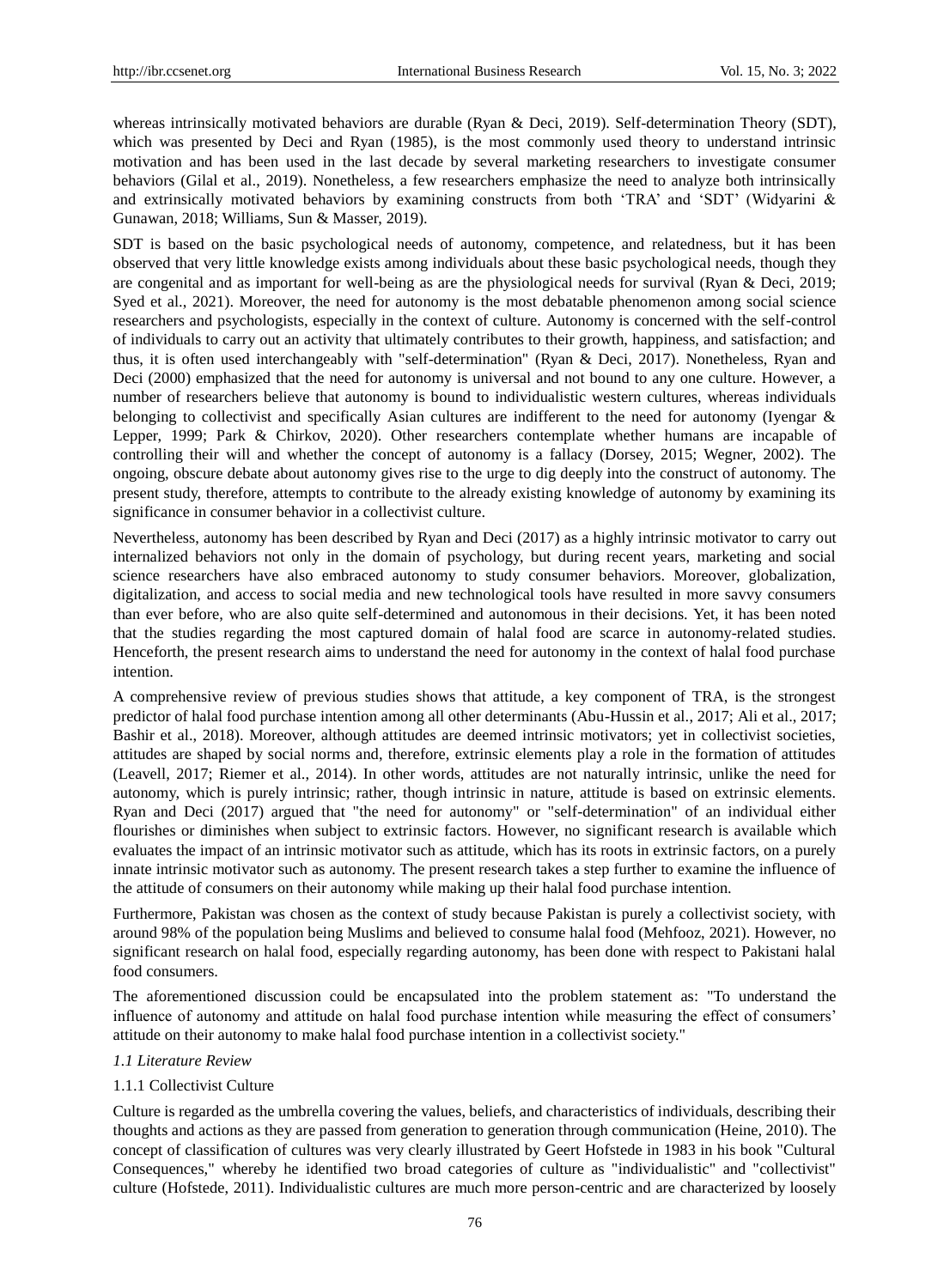knitted relationships in which members of society feel they are only responsible for themselves and their immediate families, whereas members of collectivist cultures are bonded in a network of tightly knitted family structures in which they expect and are expected by their family and peers to take care of each other without expecting any reward or incentive (Hofstede, 2011; Milner, Fodness, & Speece, 1993; Xiao, 2021). Triandis (2001) has elaborated that individuals belonging to collectivist cultures prioritize societal and group goals over individual ones, and their social behaviors are far more dependent on external processes as compared to internal ones. Nevertheless, relatedness holds the utmost importance in Asian cultures, and individuals are interdependent on each other, which impacts their cognition and motivation (Markus & Kitayama; 1991; Xiao, 2021). Moreover, Hofstede (1983) has identified that autonomy, pleasure, and wealth are a few very basic characteristics of a highly individualistic society, in contrast to a collectivist society, which is more focused on the satisfaction of the need for relatedness and the provision of items necessary for living rather than leading a luxurious life.

#### 1.1.2 Self-determination

Deci and Ryan (1985) are known as the pioneers of the concept of self-determination, mainly because of the "self-determination theory (SDT)" that was proposed by them in their book "Self-Determination and Intrinsic Motivation in Human Behavior." They defined self-determination as an individual"s propensity to act freely, confidently, and on their own. Deci and Ryan (1985) presented self-determination as a continuum ranging from non-self-determined behaviors to self-determined behaviors as explained in Figure 1. They demonstrated that non-self-determined behaviors gradually turn into extrinsically motivated behaviors and finally fall under intrinsic motivation with the passage of time, primarily when the need for autonomy is satisfied and the individual thinks that he is completely controlling his will (Ryan & Deci, 2000). Henceforth, the transition from non-self-determined to self-determined behavior, primarily due to a satisfied need for autonomy, makes the researchers use the terms "autonomy" and "self-determination" reciprocally.



Figure 1. The Self-determination continuum adopted from Ryan, R. M. & Deci, E. L. (2000)

The "need for autonomy" is one of the three basic psychological needs, along with "the need for competence" and "the need for relatedness", which laid the ground for SDT. SDT asserts that the three basic psychological needs trigger human beings to carry out an activity that ultimately leads to their growth and well-being (Ryan & Deci, 2019). Hence, the satisfaction of innate psychological needs guarantees the rise of intrinsic motivation in an individual, which contributes to more stable and reliable behavior and is associated with the prosperity of the individual. Though the concept of intrinsic motivation in the domain of marketing has not yet been fully explored, a few researchers stress the use of SDT to determine intrinsically triggered purchase decisions (Gilal et al., 2019; Widyarini & Gunawan, 2018).

#### 1.1.3 Autonomy

The need for autonomy reflects the free will of individuals to perform tasks that are independent of any external environmental pressures (Ryan & Deci, 2017; Syed et al., 2021), and is one of the three basic psychological needs (autonomy, competence, and relatedness) that serve as a pillar for the organismic meta-theory "SDT". However, "autonomy" has grabbed the attention of psychologists and social science researchers because of the ongoing controversy between critics and advocates of autonomy (Ryan & Deci, 2006). While Ryan and Deci (2006) emphasized the need for the satisfaction of basic psychological needs for physical and mental well-being and growth, irrespective of any cultural differences, there are advocates of cross-cultural differences who criticize the universal nature of basic psychological needs, especially autonomy, and strongly contradict the argument of Ryan and Deci (2000) that autonomy is not culture-specific (Jordon, 1991). On the other hand, Ryan and Deci (2006) emphasized that cross-cultural researchers are using "autonomy" and "independence" interchangeably, when in fact there"s a huge difference between the two. Nonetheless, Markus and Kityama (1991) argued that individuals in collectivist cultures share the same beliefs, goals, values, and interests and are therefore interdependent on each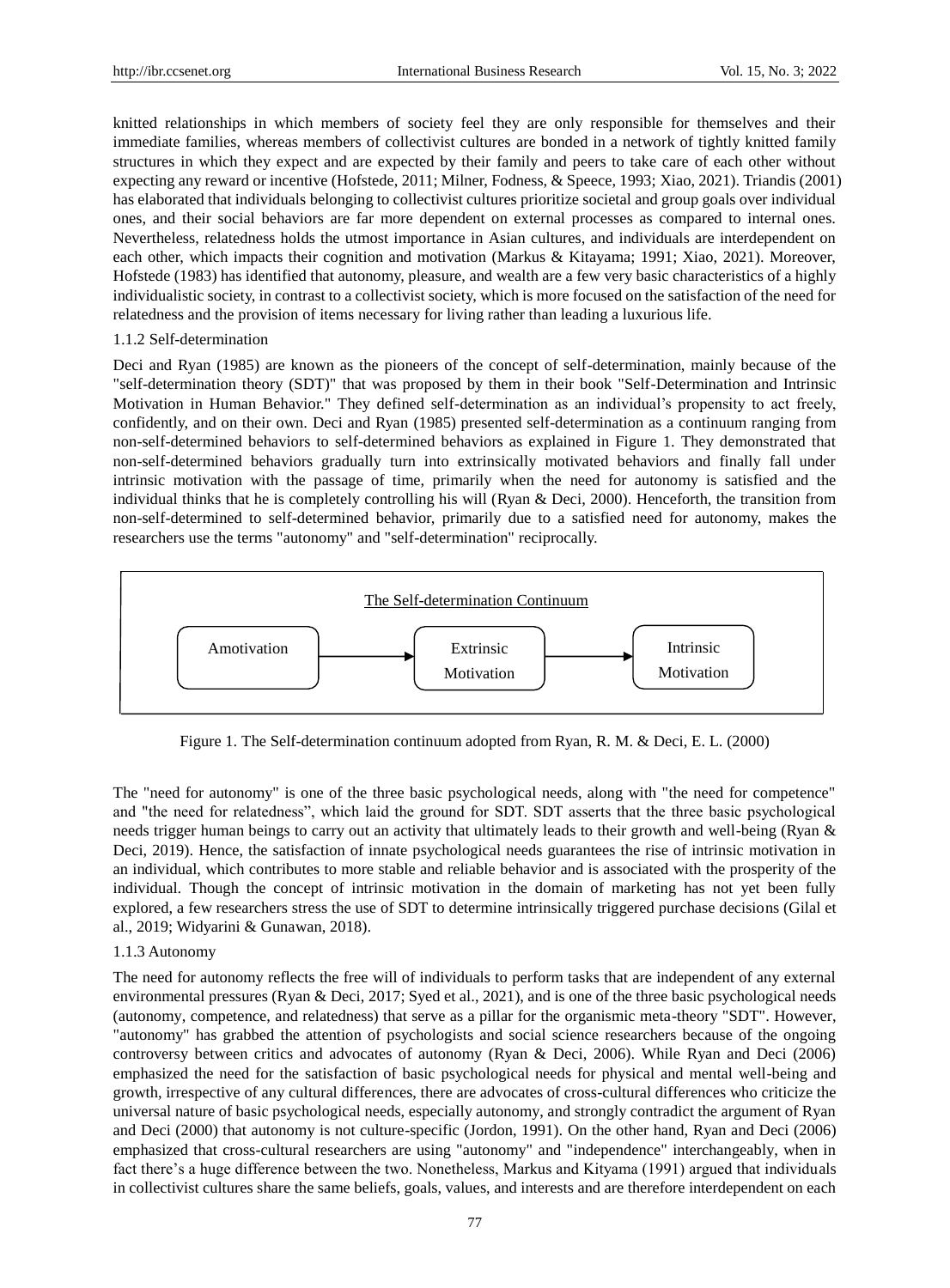other since childhood (Cousins, 1989). Therefore, in collectivist cultures, where interdependence on the family is highly observed, the individual"s autonomy is suppressed, unlike in individualistic cultures, where individuals are mostly independent (Oishi & Diener, 2001).

In different consumer behavior studies, researchers have found an influence of autonomy on purchase intention (Chen, Li & Liu, 2019; Gilal et al., 2019). However, the effect of autonomy on consumers" halal food purchase intentions is still scarcely found in studies.

# 1.1.4 Attitude

Attitude is an individual's evaluation of certain behaviors and has been shown to be a significant predictor of intentions (Ajzen, 1991). Though attitudes also describe the inner feelings of an individual, they are not as intrinsic as autonomy because of the extrinsic factors affecting them (Riemer et al., 2014; Leavell, 2017). Yet the reciprocal use of "personal preferences" and "attitudes" is quite popular among psychologists and social scientists (Riemer et al., 2014). Furthermore, in collectivist cultures, social norms are the basis of attitude formation, and though preferences shape such attitudes, these preferences are not necessarily personal but normative instead. In addition, in collectivist cultures, attitudes are shaped by the preferences of other members of society, including family, friends, and peers. Furthermore, just because individualistic cultures are symbolized by "autonomy," this does not imply that the need for autonomy has no influence on behaviors in collectivist cultures. Autonomy does affect behaviors in collectivist cultures, but the attitudes prevalent in collectivist cultures are more reflective of others' preferences (Riemer et al., 2014), which gives rise to the notion that in collectivist cultures, the need for autonomy is suppressed in the presence of less intrinsic factors such as attitudes, which are somewhat under the influence of extrinsic factors despite being intrinsic in nature.

The debate on attitude has been quite popular for ages; however, the "Theory of Reasoned Action (TRA)" presented by Ajzen and Fishbein (1980) is the most popular theory and is considered the pioneer in explaining the role of attitude in the formation of behavioral intentions and, thus, behaviors. TRA presents attitude and subjective norms as the two main determinants of behavior and intention. However, in non-western or collectivist cultures, subjective norms are infused into attitudes because attitudes are shaped by social norms in such cultures (Riemer et al., 2014).

As mentioned earlier, TRA and the extension of TRA, i.e., "Theory of Planned Behavior (TPB)", are the two major marketing theories that have been employed to predict purchase intention (Gilal et al., 2019). A thorough study of halal food literature shows that attitude significantly impacts halal food purchase intention (Ali et al., 2017; Bashir et al., 2018; Suleman et al., 2021).

The above mentioned discussion gave rise to the following hypotheses:

- $H<sub>1</sub>$ : There is a significant impact of autonomy on halal food purchase intention.
- H2: There is a significant impact of attitude on halal food purchase intention.
- $H<sub>3</sub>$ : There is a significant impact of attitude on autonomy.

## *1.2 Conceptual Framework*

Based on the above debate, the conceptual framework has been presented in Figure 2. Autonomy and attitude are the independent variables predicting halal food purchase intention as hypothesized with  $H_1$  and  $H_2$ ; while the hypothesized relationship between attitude and autonomy is mentioned with  $H_3$ . Thus, in other words, the conceptual framework demonstrates that there is the influence of autonomy on halal food purchase intention  $(H_1)$ . In addition,  $H_2$  supposes that attitude influences halal food purchase intention. Furthermore,  $H_3$  indicates that attitude may have an influence on autonomy.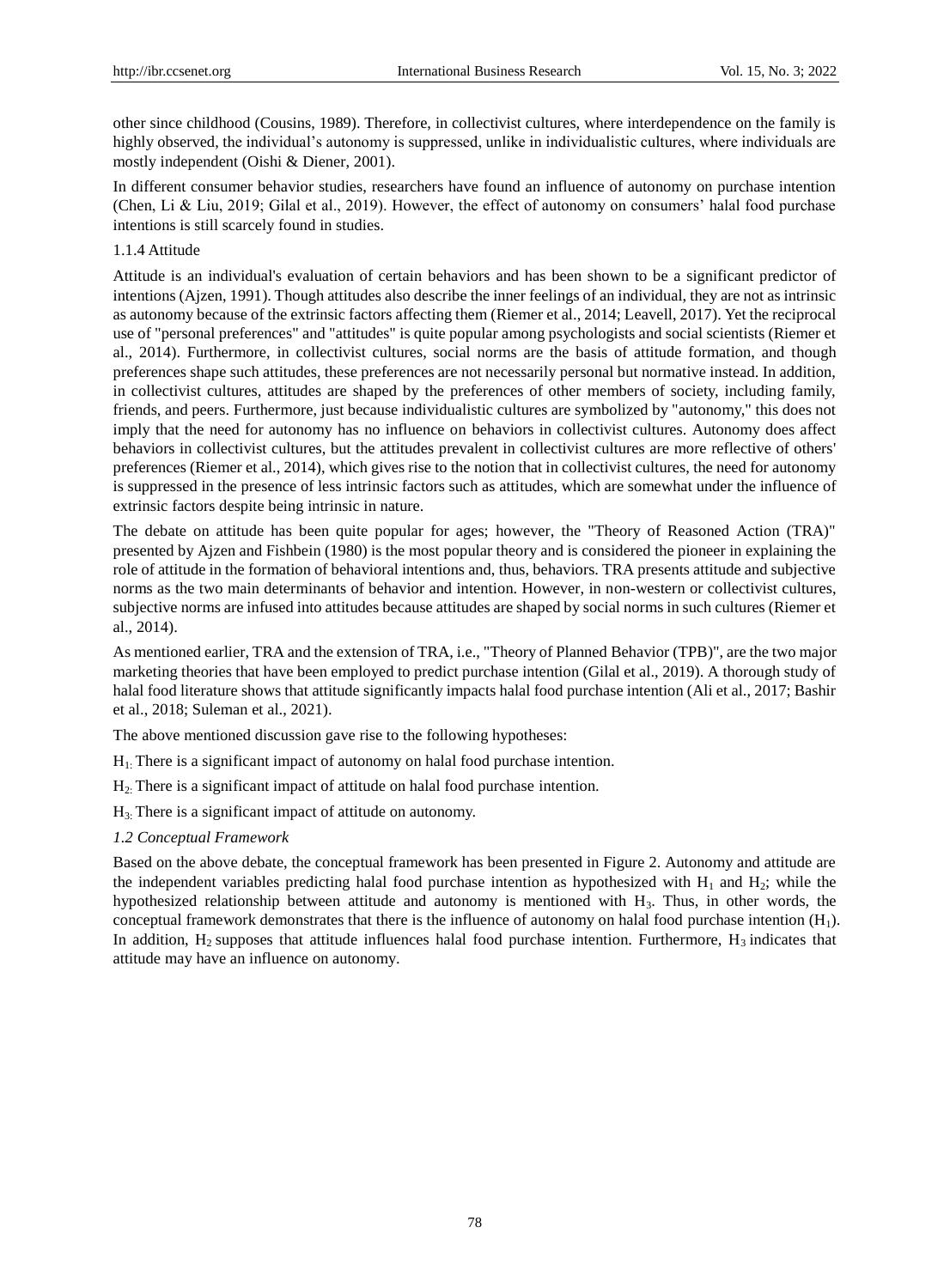

Figure 2. The Conceptual framework

# **2. Methodology**

The study used quantitative technique and, thus, a deductive approach. The hypotheses were developed and an online questionnaire was used to collect the data. The data was then cleaned and analyzed for hypotheses testing by using Structural Equation Modeling.

# *2.1 Questionnaire Development*

The items used for the questionnaire were adapted from previously available literature and then validated by academicians and industry professionals. A few items were deleted based on their opinion. A 5-point Likert scale (ranging from 1 for "strongly disagree" to 5 for "strongly agree") was used to analyze responses. The items for "autonomy" were taken from the studies conducted by den Broeck et al. (2010), Vlachopoulos and Michailidou (2006), and Ryan and Deci (2000); whereby the study performed by Khalek (2015) was used for the items of "attitude". The studies taken out by Widodo (2013), and Khalek (2015) were consulted to select the items for the "halal food purchase intention. Then, a pilot study was conducted and exploratory factor analysis was performed, which finally revealed 4 items for "autonomy", 4 for "attitude", and 3 for "halal food purchase intention". The questionnaire was then updated to carry out the actual study.

## *2.2 Data Collection*

The data was collected from the residents of Islamabad, Karachi and Lahore, which are the big cities of a collectivist society namely, Pakistan. Online questionnaires were distributed through social media platforms and 94.6% response rate was obtained. After initial screening such as missing values, straight lining, outlier detection and common method bias, 308 usable responses were analyzed for final testing. Among the respondents were 184 females and 124 males. The majority (71.4 %) consisted of youth ranging between the ages 18 to 39 years; while 25.3 % respondents were aged at 40 years and above. The respondents under 18 years contributed to 3.2 % of the data. 187 respondents were living in individual family systems, whereas 121 were living in joint households.

## **3. Results**

The Partial least square structural equation modeling (PLS-SEM) approach was used to analyze the data with the help of Smart PLS 3.3.3 software. The PLS-SEM approach was used because the data was not normal and PLS-SEM works well with non-parametric data (Hair et al., 2017). PLS-SEM is associated with the analysis of two types of models, i.e., "measurement model" and "structural model," whereby the measurement model primarily evaluates the reliability and validity of the model, and the structural model analyzes the hypotheses and relationships between exogenous and endogenous variables.

# *3.1 Measurement Model Assessment*

The internal consistency reliability was established as all the values of Cronbach's alpha and composite reliability were found to be above 0.70 as recommended by Hair et al. (2017). Convergent validity was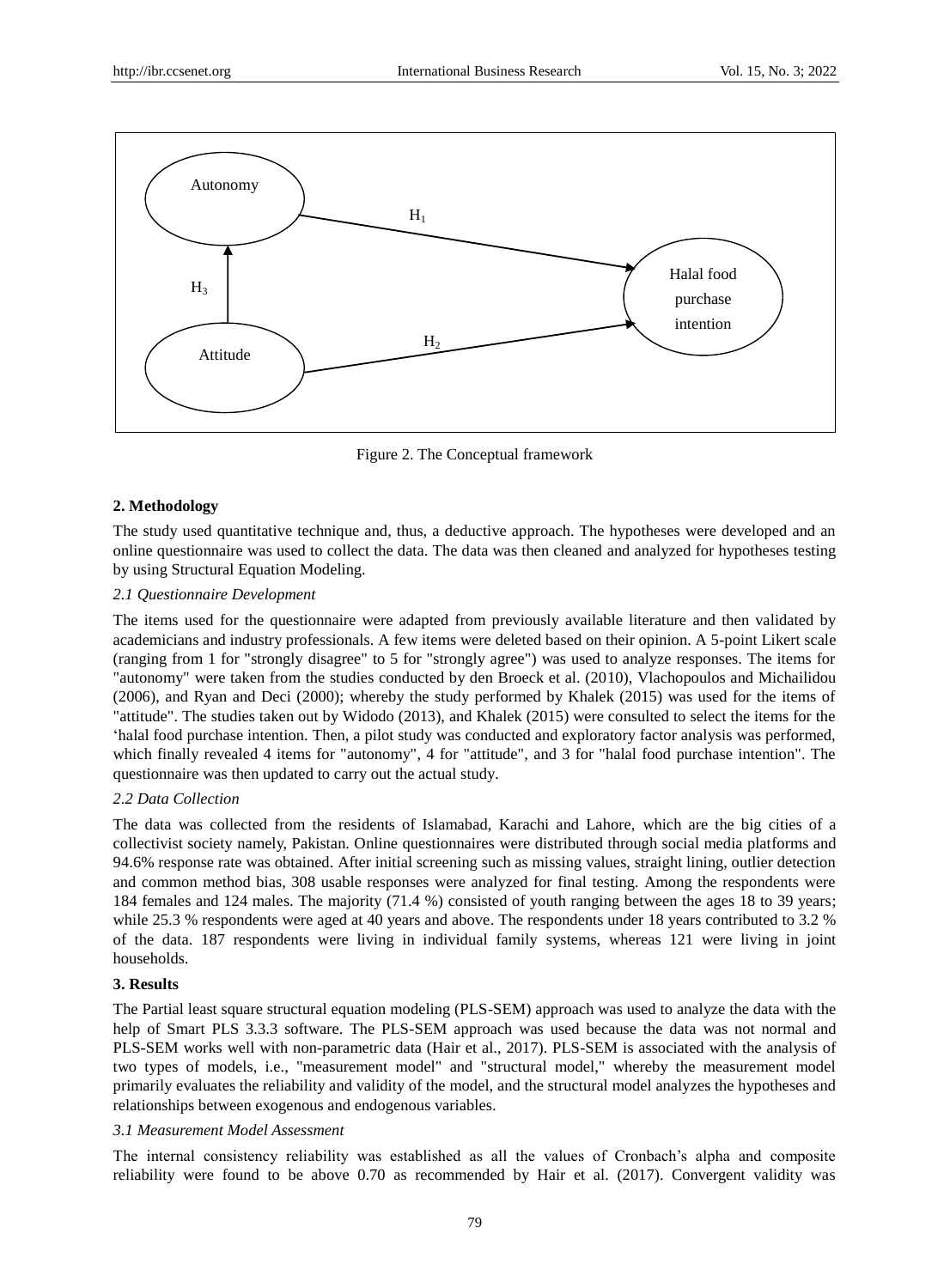established because composite reliability values were above 0.70, AVE above 0.50 and factor loadings above 0.60 (Hair et al., 2017) as mentioned in Table 1 below. "Heterotrait-Monotrait" ratio (HTMT) values were found to be below 0.85 as shown in Table 2 as recommended by Henseler et al. (2015), thus establishing discriminant validity. VIF values were found to be 1.601 for both the constructs; hence, there was no multicollinearity.

| Construct                        | Item             | Loadings | Cronbach's<br>Alpha | Composite<br>Reliability | Average<br>(AVE) | Variance | Extracted |
|----------------------------------|------------------|----------|---------------------|--------------------------|------------------|----------|-----------|
| Attitude                         | Att1             | 0.835    | 0.892               | 0.925                    | 0.756            |          |           |
|                                  | Att2             | 0.898    |                     |                          |                  |          |           |
|                                  | Att3             | 0.868    |                     |                          |                  |          |           |
|                                  | Att4             | 0.875    |                     |                          |                  |          |           |
| Autonomy                         | Aut1             | 0.859    | 0.889               | 0.923                    | 0.750            |          |           |
|                                  | Aut <sub>3</sub> | 0.876    |                     |                          |                  |          |           |
|                                  | Aut4             | 0.856    |                     |                          |                  |          |           |
|                                  | Aut <sub>5</sub> | 0.872    |                     |                          |                  |          |           |
| Halal food purchase<br>intention | Pur1             | 0.835    | 0.819               | 0.892                    | 0.733            |          |           |
|                                  | Pur <sub>2</sub> | 0.866    |                     |                          |                  |          |           |
|                                  | Pur <sub>3</sub> | 0.867    |                     |                          |                  |          |           |
|                                  |                  |          |                     |                          |                  |          |           |

| Table 1. Reliability and Convergent Validity of Measurement Model |  |  |
|-------------------------------------------------------------------|--|--|
|                                                                   |  |  |

#### Table 2. Heterotrait-Monotrait (HTMT) Matrix

|                               | Attitude | Autonomy | Halal food purchase intention |
|-------------------------------|----------|----------|-------------------------------|
| Attitude                      |          |          |                               |
| Autonomy                      | 0.682    |          |                               |
| Halal food purchase intention | 0.605    | 0.459    |                               |

### *3.2 Structural Model Assessment*

A bootstrapping technique performed at 95% confidence intervals was used to evaluate path coefficients (Table 3). The findings revealed that H2 (β = 0.438, t-value = 6.304, p < 0.05) and H3 (β = 0.613, t-value = 13.149, p < 0.05) were both supported, but H1( $\beta$  = 0.134, t-value = 1.876, p > 0.05) was not. Therefore, the acceptance of H2 and H3 implies that attitude impacts both autonomy and halal food purchase intention; whereas the rejection of H1 leads to the conclusion that autonomy doesn"t impact halal food purchase intention. Moreover, f2 was found to be 0.016 for the effect of autonomy on halal food purchase intention, 0.167 for the effect of attitude on halal food purchase intention, and 0.601 for the effect of attitude on autonomy. Cohen (1988) interpreted the f2 values of 0.02, 0.15, and 0.35 to be small, medium, and large effects, respectively; hence, the effect of autonomy on halal food purchase intention is negligible, the effect of attitude on halal food purchase intention is medium, and the effect of attitude on autonomy is very large.

Furthermore, the coefficient of determination R<sup>2</sup> was found to be 0.375 for autonomy, indicating an explained variance of 37.5%. On the other hand, R² was 0.282 for halal food purchase intention which means 28.2 % variance in halal food purchase intention is explained by the independent variables of autonomy and attitude. According to Cohens' (1988) criterion of 0.26 good, 0.13 moderate, and 0.02 weak values of R<sup>2</sup>, it was concluded that both the values of R<sup>2</sup>fall into the good category.

| <b>Hypothesis</b> | Relationship                                    | Standardised<br>Beta | Standard<br>Error | t-value | p-value | $f^2$ | Decision          |
|-------------------|-------------------------------------------------|----------------------|-------------------|---------|---------|-------|-------------------|
| $H_1$             | Autonomy -> Halal<br>food purchase<br>intention | 0.134                | 0.072             | 1.876   | 0.061   | 0.016 | Not.<br>Supported |
| H <sub>2</sub>    | Attitude -> Halal food<br>purchase intention    | 0.438                | 0.069             | 6.304   | 0.000   | 0.167 | Supported         |
| H <sub>3</sub>    | Attitude -> Autonomy                            | 0.613                | 0.047             | 13.149  | 0.000   | 0.601 | Supported         |

Table 3**.** Hypothesis Testing and Model Assessment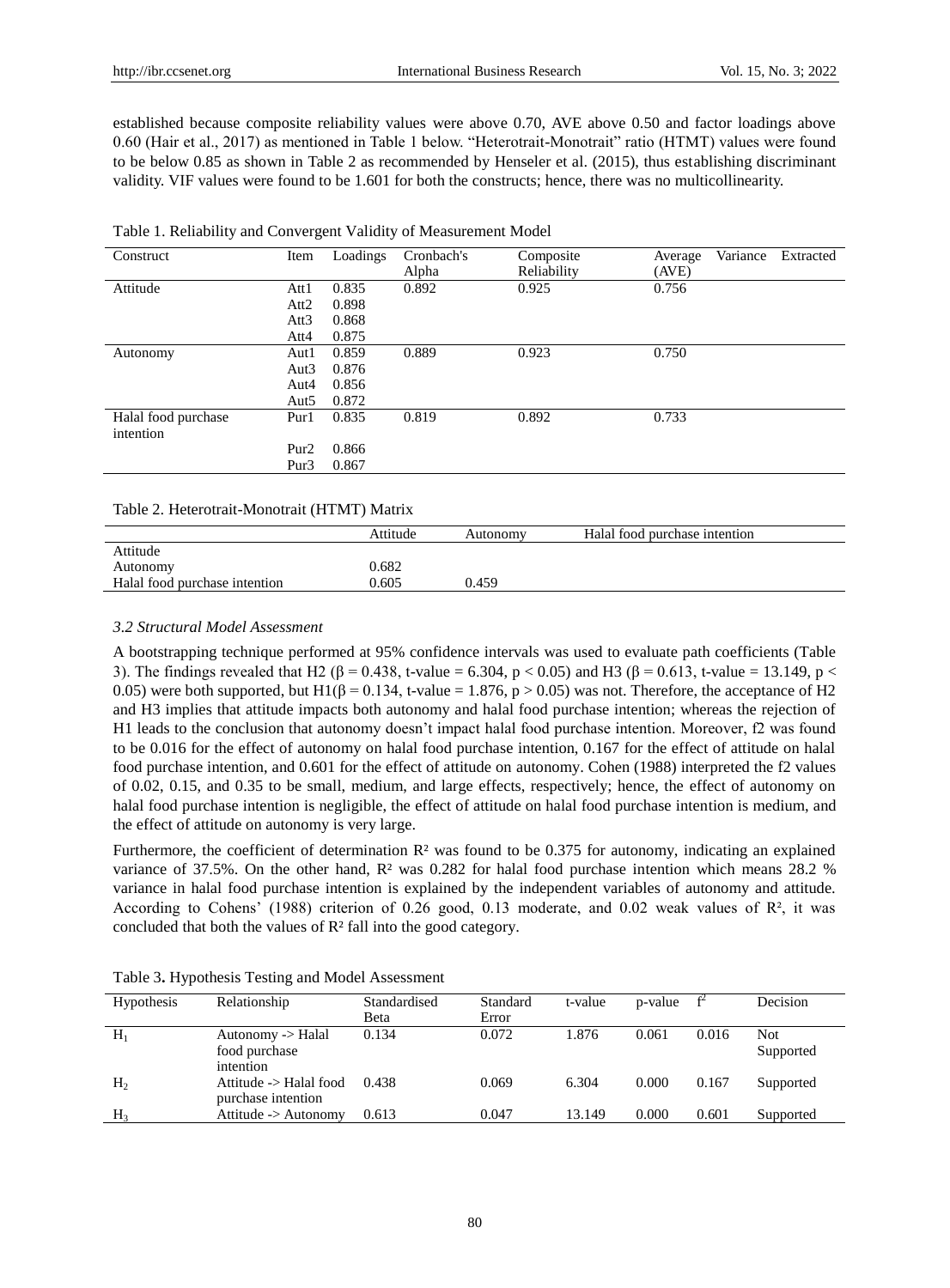In addition, the blindfolding procedure for the 'predictive relevance' of the model gave a Q2 value of 0.272 for autonomy and 0.2 for halal food purchase intention, which are both greater than 0, thus witnessing the predictive relevance of the model. The SRMR value of  $0.065 < 0.08$  shows model fit.



Figure 3. Structural Model

### **4. Conclusion**

The findings illustrate that H1 was not supported, so the consumers" autonomy has no effect on their halal food purchase intention. This finding supports the notion that consumers belonging to the collectivist society of Pakistan are not autonomous in their decisions to purchase halal food, which conforms to the studies conducted by Oishi & Diener (2001) that the need for autonomy is diminished in collectivist cultures.

As  $H<sub>2</sub>$  was supported, so the attitude of consumers influences their halal food purchase intention, which is in line with the studies performed by Ali et al., (2017), Abu-Hussin et al. (2017), and Suleman et al., (2021), who examined the considerable impact of attitude on halal food purchase intention.

H3 was also supported; hence, it is concluded that the consumers" autonomy is undermined by attitude. Therefore, it supports the study by Ryan and Deci (2006) that the need for autonomy is thwarted in the presence of less intrinsic factors. Attitude is an intrinsic motivator, but it has foundations in extrinsic elements, which makes it less internalized as the natural inborn need for autonomy (Ryan & Deci, 2017; Leavell, 2017).

The large effect size while determining the impact of attitude on autonomy clearly indicates that attitudes in collectivist cultures play a significant role in making up individuals" behavioral intentions, which ultimately influence their purchase decisions. Since the study has been conducted in a collectivist culture, this gets further supplemented with the norms and values that prevail in a collectivistic society; like Pakistan. Whereby, the decisions to purchase do not simply rest with an individual, rather these are significantly influenced by the social pressures i.e. family, peers, relatives, friends etc. However, this highlights the other important aspect of one"s influencing factors, which are generally observed while the acts are being performed. Subsequently, the attitude is observed as a dominant role player in shaping individuals" decision making and purchase intentions, whereas the purely intrinsic factor that urges the individuals to make autonomous decisions for the purchase remains highly non-subversive in nature.

#### *4.1 Theoretical Implications*

The present study adds to the halal food literature by empirically investigating the relationship between attitude and autonomy for halal food purchase intention in a collectivist culture for the first time. The constructs "autonomy", "attitude", and "halal food purchase intention" were used to develop the framework, with attitude and autonomy as independent variables, whereas halal food purchase intention was used as a dependent variable. Moreover, the impact of attitude on autonomy was also analyzed, with attitude as an independent variable and autonomy as a dependent variable. The results revealed that attitude affects halal food purchase intention, while autonomy was not found to have any effect on halal food purchase intention.

#### *4.2 Practical Implications*

The study provides a platform for marketers to devise culturally specific strategies for the halal food industry. Moreover, collectivist customers are more influenced by attitudes shaped by social norms; hence, the same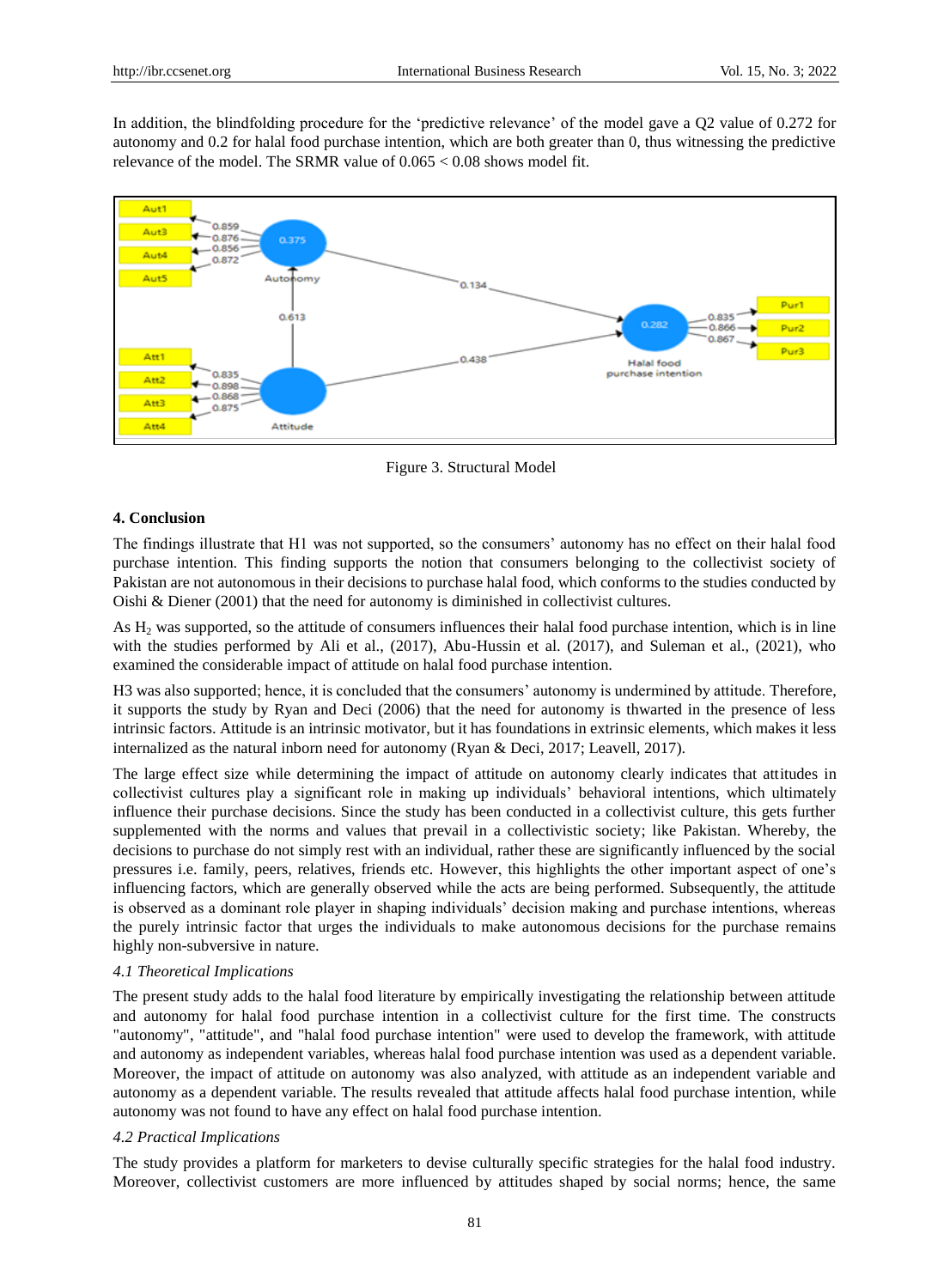should be reflected in advertising and marketing campaigns devised for halal food. Importantly, because cultures shape consumer preferences, especially for those who travel to different countries for short-term or long-term stays. Such travel intentions of consumers tend to shape certain attitudes, which reciprocally affect the decision making of consumers, as per their own cultural norms and values. Hence, the study also supports the need to have a greater understanding of attitudes that are formed due to the consumers' own cultures, so the offerings can be tailored accordingly to the right fulfilment of the consumers' needs.

### **5. Limitations and Recommendations**

The study was conducted only in one collectivist culture (Pakistan); it is recommended to test it further in different collectivist cultures like Malaysia and Indonesia, which are also big halal food hubs. Moreover, cross-cultural studies should also be performed to get a better understanding of halal food purchase intention.

Moreover, only the variable "autonomy" from SDT was assessed for the present study, future research may be performed with the other two constructs, "competence" and "relatedness', to study their relationship with attitude as well as halal food purchase intention.

The study is cross-sectional in nature; longitudinal studies should be performed to analyze the behavior over the long term.

#### **References**

- Abu-Hussin, M. F., Johari, F., Hehsan, A., Saiful, M., & Nawawi, A. B. M. (2017). Halal purchase intention among the Singaporean Muslim minority. *Journal of Food Products Marketing*, *23*(7), 769-782. https://doi.org/10.1080/10454446.2016.1141139
- Ajzen, I. (1991). The theory of planned behaviour. *Organizational Behavior and Human Decision Processes*, *50*(2), 179-221. https://doi.org/10.1016/0749-5978(91)90020-T
- Ajzen, I., & Fishbein, M. (1980). *Understanding attitudes and predicting social behavior*. Englewood Cliffs, NJ: Prentice-Hall.
- Ali, A., Xiaoling, G., Sherwani, M., & Ali, A. (2017). Factors affecting Halal meat purchase intention: Evidence from international Muslim students in China. *British Food Journal*, *119*(3), 527-541. https://doi.org/10.1108/BFJ-10-2016-0455
- Ansawi, N., Sukoco, B. M., & Fanani, M. A. (2018). Halal products consumption in international chain restaurants among global Moslem consumers. *International Journal of Emerging Markets*, *13*(5), 1273-1290.<https://doi.org/10.1108/IJoEM-11-2017-0495>
- Bashir, A. M., Bayat, A., Olutuase, S. O., & Latiff, Z. A. A. (2018). Factors affecting consumers" intention towards purchasing halal food in South Africa: A structural equation modeling. *Journal of Food Products Marketing*, *25*(1), 26-48. https://doi.org/10.1080/10454446.2018.1452813
- Chen, X., Fang, S., Li, Y., & Wang, H. (2019). Does identification influence continuous e-commerce consumption? The mediating role of intrinsic motivations. *[Sustainability](https://ideas.repec.org/s/gam/jsusta.html)*, *11*(7), 1-20. https://doi.org/10.3390/su11071944
- Cohen J. (1988). *Statistical power analysis for the behavioral sciences* (2nd ed.). Hillsdale, NJ: Laurence Erlbaum Associates.
- Cousins, S. D. (1989). Culture and self-perception in Japan and the United Sates. *Journal of Personality and Social Psychology*, *56,* 124-131. https://doi.org/10.1037/0022-3514.56.1.124
- Deci, E. L., & Ryan, R. M. (1985). The general causality orientations scale: Self-determination in personality. *Journal of Research in Personality*, *19*(2), 109-134[. https://doi.org/10.1016/0092-6566\(85\)90023-6](https://doi.org/10.1016/0092-6566(85)90023-6)
- den Broeck, A. V., Vansteenkiste, M., De witte, H., Soenens, B., & Lens, W. (2010). Capturing autonomy, competence, and relatedness at work: Construction and initial validation of the work-related basic need satisfaction scale. *Journal of Occupational and Organizational Psychology*, *83*, 981-1002. https://doi.org/10.1348/096317909X481382
- Dorsey, D. (2015). [welfare, autonomy, and the autonomy fallacy.](https://philpapers.org/go.pl?id=DORWAA-2&proxyId=&u=https%3A%2F%2Fdx.doi.org%2F10.1111%2Fpapq.12069) *[Pacific Philosophical Quarterly](https://philpapers.org/asearch.pl?pub=747)*, *96*(2), 141-164. https://doi.org/10.1111/papq.12069
- El-Seidi, R. I. (2018). Determinants of halal purchasing intentions: evidences from UK. *Journal of Islamic Marketing*, *9*(1), 167-190[. https://doi.org/10.1108/JIMA-02-2016-0013](https://doi.org/10.1108/JIMA-02-2016-0013)
- Gilal, F. G., Zhang, J., Paul, J., & Gilal, N. G. (2019). The role of self-determination theory in marketing science: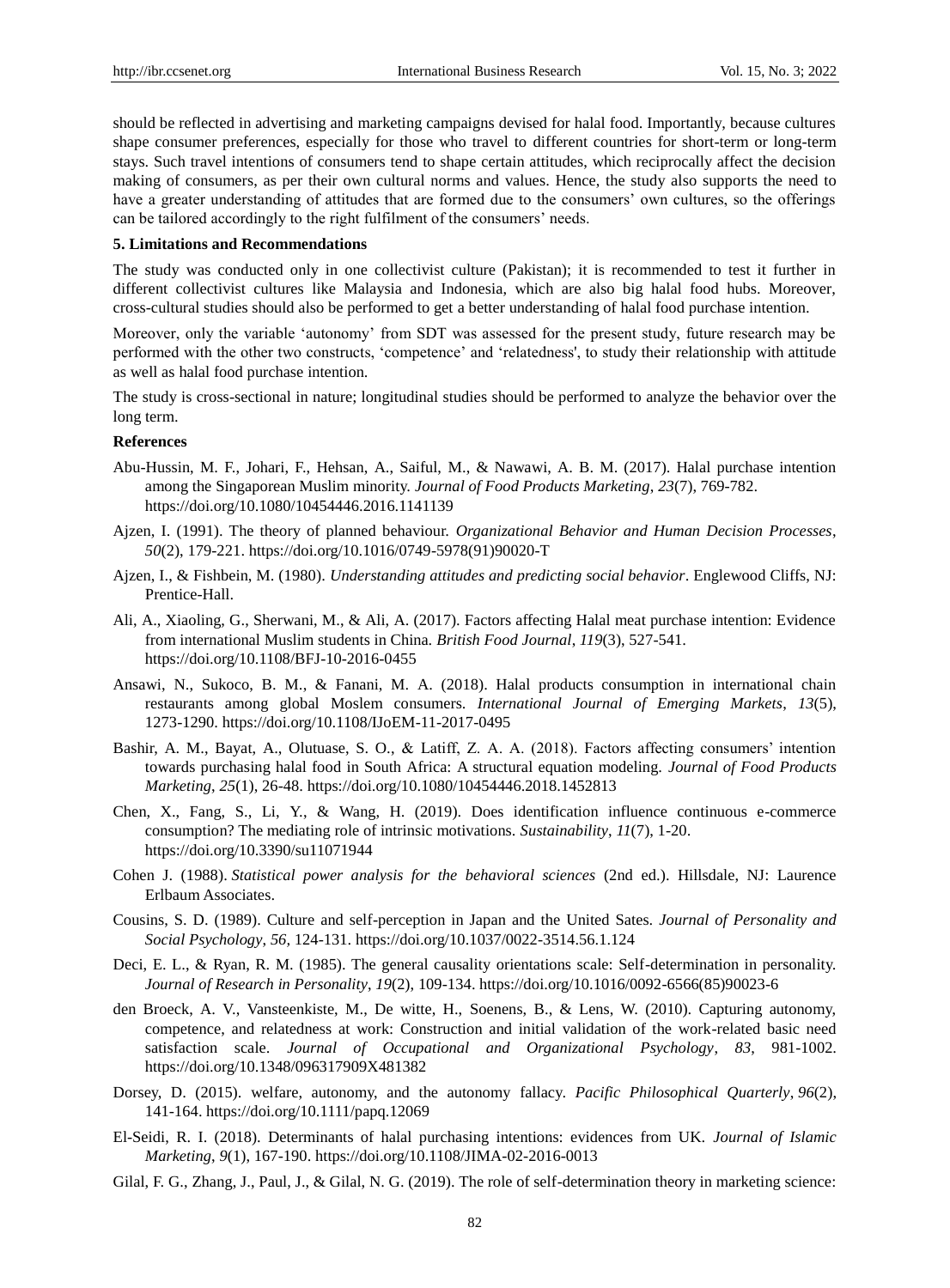An integrative review and agenda for research. *European Management Journal*, *37*(2019), 29-44. https://doi.org/10.1016/j.emj.2018.10.004

- Hair, J. F. J., Hult, G. T. M., Ringle, C. M., & Sarstedt, M. (2017). *A primer on partial least squares structural equation modeling (PLS-SEM)* (2nd ed.). Sage, Thousand Oaks, CA.
- Heine, S. J. (2010). Cultural psychology in *Handbook of Social Psychology*. eds. S. T. Fiske, D. T. Gilbert, and G. Lindzey (Hoboken, NJ: John Wiley and Sons Inc.), 1423-1464.
- Henseler, J., Ringle, C. M., & Sarstedt, M. (2015). A new criterion for assessing discriminant validity in variance-based structural equation modeling. *Journal of the Academy of Marketing Science*, 43, 115–135. <https://doi.org/10.1007/s11747-014-0403-8>
- Hofstede, G. (1983). Dimensions of national cultures in fifty countries and three regions. In *Expiscations in Cross-cultural psychology*, J.B. Deregowski, S. Dziurawiec, and R.C. Annis, eds., Lisse, Netherlands: Swets & Zeitlinger, pp.335-355.
- Hofstede, G. (2011). Dimensionalizing cultures: The Hofstede model in context. *Online Readings Psychol. Cultu.* 2. https://doi.org/10.9707/2307-0919.1014
- Iyengar, S. S., & Lepper, M. R. (1999). Rethinking the value of choice: A cultural perspective on intrinsic motivation. *Journal of Personality and Social Psychology*, *76,* 349-366. https://doi.org/10.1037/0022-3514.76.3.349
- Jordan, J. V. (1991). The relational self: A new perspective for understanding women"s development. In: *J. Strauss & G. Goethals* (Eds.), The self: Interdisciplinary approaches (pp. 136-149). Cambridge, MA: Harvard University Press. https://doi.org/10.1007/978-1-4684-8264-5\_8
- Khalek, A. B. A. (2015). *Determinants influencing halal food consumption among generation Y Muslims in Malaysian private universities* (Doctoral dissertation). Kuala Lumpur: University of Malaya.
- Leavell, J. P. (2017). Controlling and informational planned behaviour: Self-determination theory and the theory of planned behaviour. *Atlantic Marketing Journal*, *5*(3), 81-91. Retrieved from <https://digitalcommons.kennesaw.edu/amj/vol5/iss3/6>
- Markus, H. R., & Kitayama, S. (1991). Culture and the self: Implications for cognition, motion, and motivation. *Psychological Review*, *98,* 224-253. https://doi.org/10.1037/0033-295X.98.2.224
- Mehfooz, M. (2021). Religious freedom in Pakistan: A case study of religious minorities. *Religions, 12*(1), 51. MDPI AG. https://doi.org/10.3390/rel12010051
- Milner, L. M., Fodness, D., & Speece, M. W. (1993). Hofstede's research on cross-cultural work-related values: Implications for consumer behaviour. In: *E-European Advances in Consumer Research* Volume 1, eds. W. Fred Van Raaij and Gary J. Bamossy, Provo, UT : Association for Consumer Research, pp.70-76.
- Oishi, S., & Diener, E. (2001). Goals, culture, and subjective well-being. *Personality & Social Psychology Bulletin*, *27,* 1674-1682. https://doi.org/10.1177/01461672012712010
- Park, M. S. A., & Chirkov, I. V. (2020). Editorial: Culture, self, and autonomy. *Frontiers in Psychology*, *11,* 736. https://doi.org/10.3389/fpsyg.2020.00736
- Riemer, H., Shavitt, S., Koo, M., & Markus, H. R. (2014). Preferences don"t have to be personal: Expanding attitude theorizing with a cross-cultural perspective. *Psychological Review*, *121*(4), 619-648. https://doi.org/10.1037/a0037666
- Rudgard, O. (2017). Islam will be largest religion in the world by 2070, says report. *Telegraph*. Retrieved March 13, 2019 from www.telegraph.co.uk/news/2017/03/01/islam-will-largest-religion-world-2070-saysreport/
- Ryan, R. M., & Deci, E. L. (2000). Self-determination theory and the facilitation of intrinsic motivation, social development, and well-being. *American Psychologist*, *55*(1), 68-78. https://doi.org/10.1037/0003-066X.55.1.68
- Ryan, R. M., & Deci, E. L. (2006). Self-regulation and the problem of human autonomy: Does psychology need choice, self-determination, and will? *Journal of Personality*, *74*(6). https://doi.org/10.1111/j.1467-6494.2006.00420.x
- Ryan, R. M., & Deci, E. L. (2017). *Self-determination theory: Basic psychological needs in motivation, development, and wellness*. New York, NY, US: Guilford Press. https://doi.org/10.1521/978.14625/28806
- Ryan, R. M., & Deci, E. L. (2019). Chapter four brick by brick: The origins, development, and future of